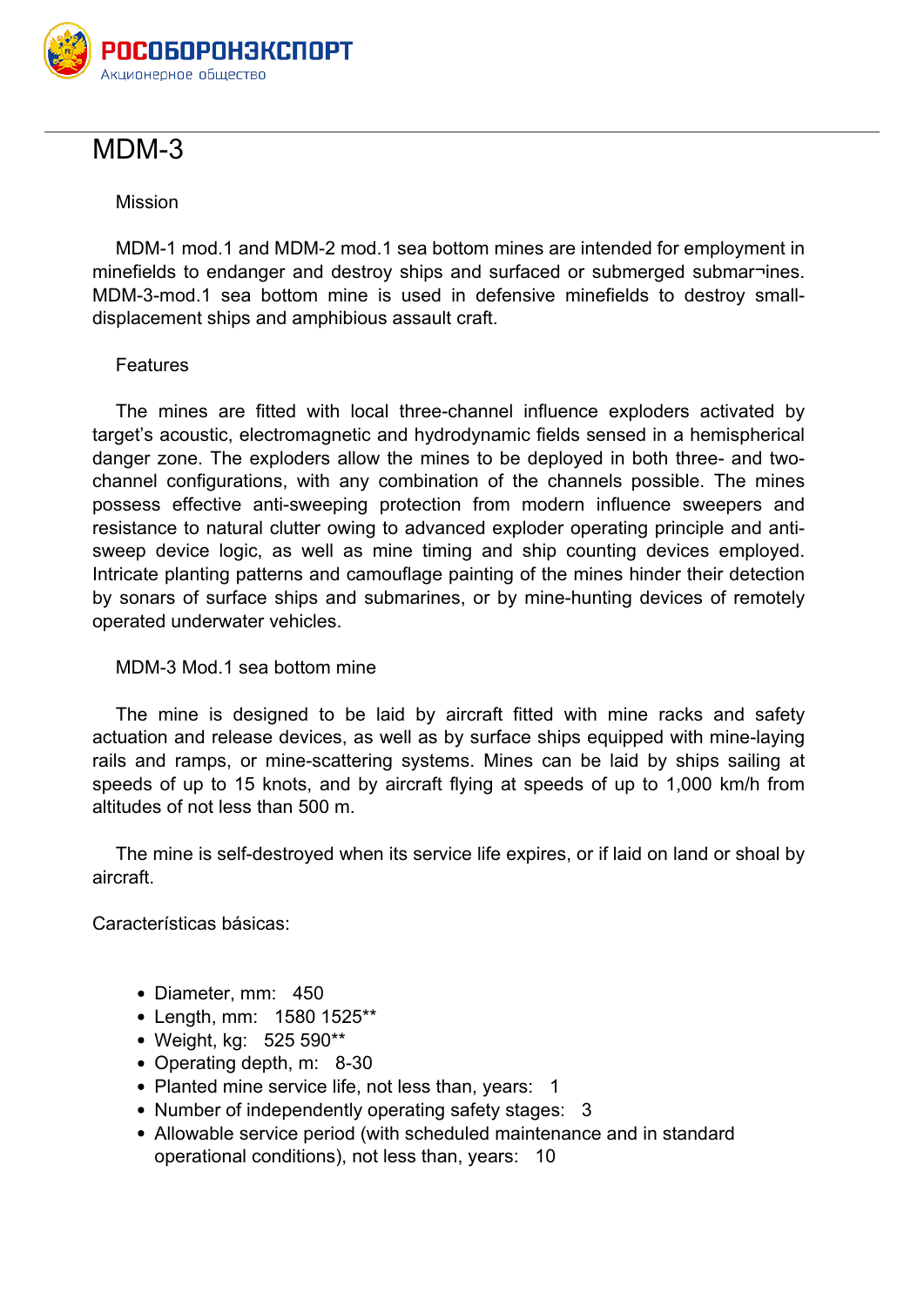





АО «Рособоронэкспорт» – единственная в России государственная организация по экспорту всего спектра продукции,